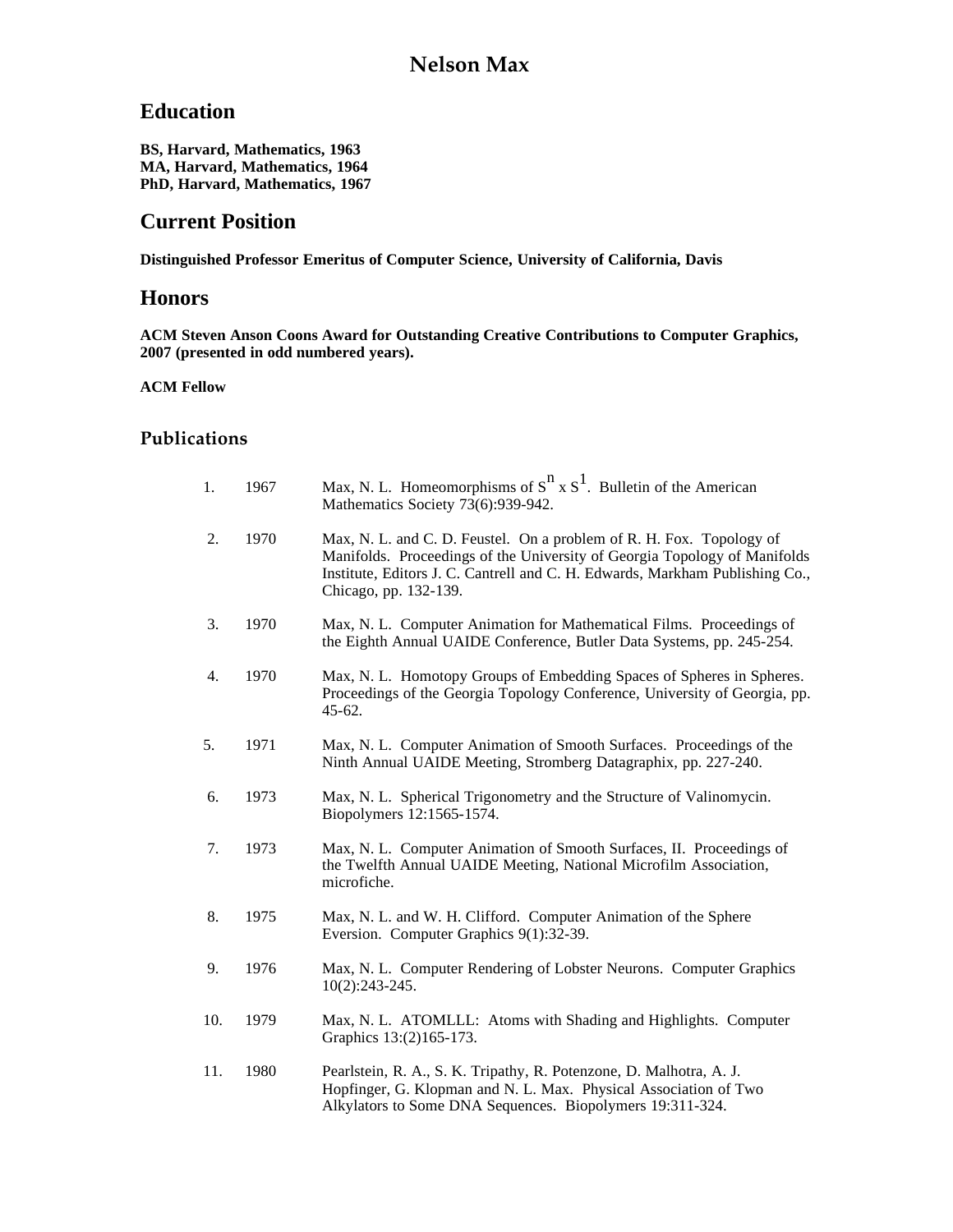| 12. | 1980 | Max, N. L. Computer Visualization of the DNA Molecule and Intercalating<br>Drugs. Medical Tribune of Japan, July.                                                                                                                                                                |
|-----|------|----------------------------------------------------------------------------------------------------------------------------------------------------------------------------------------------------------------------------------------------------------------------------------|
| 13. | 1980 | Max, N. L. and J. Blunden. Optical Printing in Computer Animation.<br>Computer Graphics 14(3):171-177.                                                                                                                                                                           |
| 14. | 1981 | Max, N. L., D. Malhotra and A. J. Hopfinger. Computer Graphics and the<br>Generation of DNA Conformations for Intercalation Studies. Computers and<br>Chemistry 5:19-27.                                                                                                         |
| 15. | 1981 | Max, N. L. Turning a Sphere Inside Out. La Recherché 12:630-636.                                                                                                                                                                                                                 |
| 16. | 1981 | Max, N. L., and T. Banchoff. Every Sphere Eversion has a Quadruple Point.<br>Contributions to Analysis and Geometry (Supplement, American Journal of<br>Mathematics), Editors D. N. Clark, G. Pecelli, R. Sacksteder, Johns Hopkins<br>University Press, Baltimore, pp. 191-209. |
| 17. | 1981 | Max, N. L. High Resolution Color Raster Computer Animation of Space<br>Filling Molecular Models. Proceedings of the NCGA 1981 Conference,<br>National Computer Graphics Association, Inc., Washington D. C.                                                                      |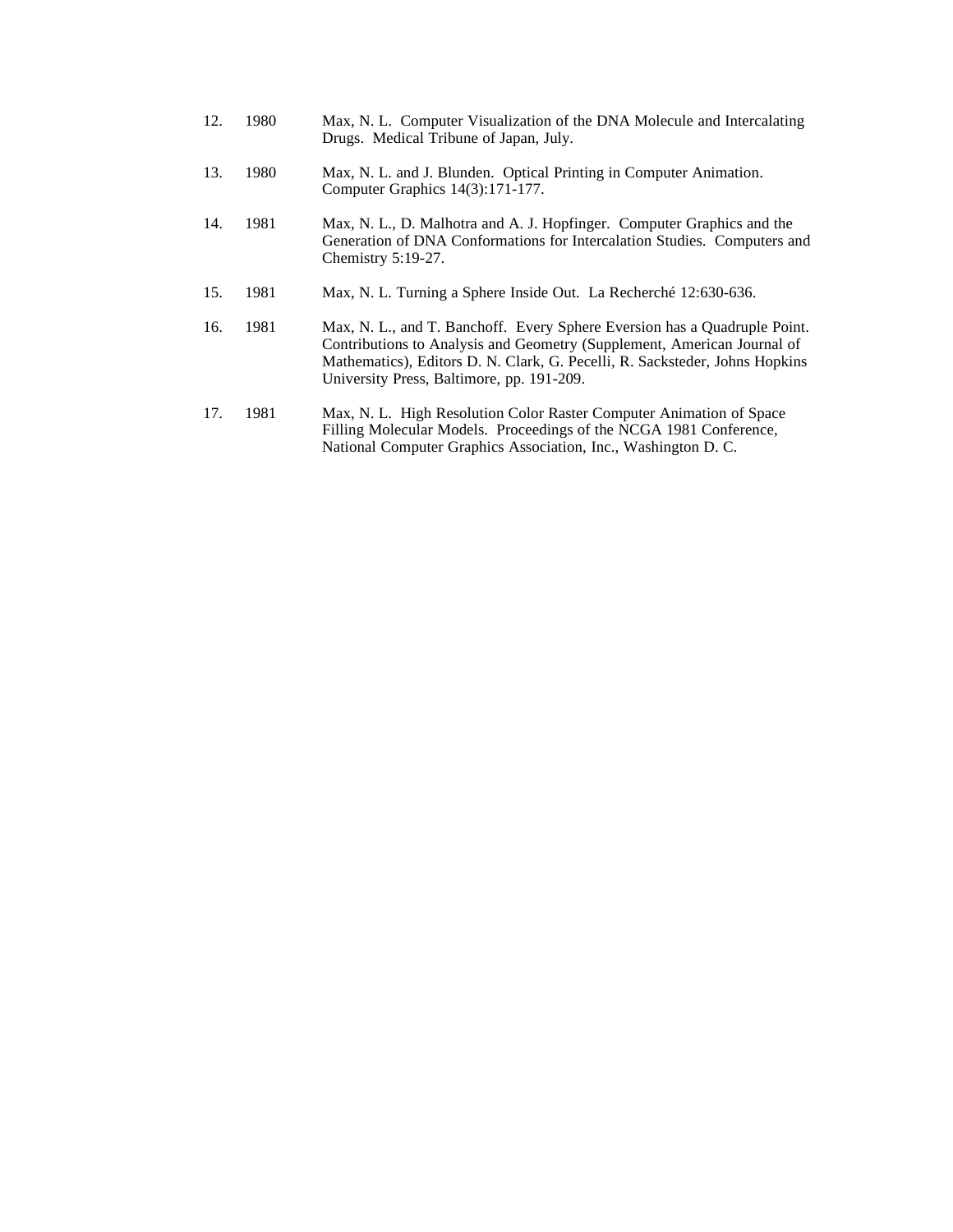| 18. | 1981 | Max, N. L. Curves and their Parametrization. UMAP Modules 1981 Tools<br>for Teaching, Birkhauser, Boston, pp. 368-388.                                                                                                                                                                                                            |
|-----|------|-----------------------------------------------------------------------------------------------------------------------------------------------------------------------------------------------------------------------------------------------------------------------------------------------------------------------------------|
| 19. | 1981 | Hopfinger, A. J., Y. Nakata and N. Max. Quantitative Structure Activity<br>Relationships of Anthracycline Antitumor Activity and Cardiac Toxicity<br>Based Upon Intercalation Calculations. Proceedings of the International<br>Symposium on Intermolecular Forces, Editor B. Pulman, Reidel, Dordrecht,<br>Holland, pp. 431-444. |
| 20. | 1981 | Max, N. L. Vectorized Procedural Models for Natural Terrain: Waves and<br>Islands in the Sunset. Computer Graphics 15:(3):317-324.                                                                                                                                                                                                |
| 21. | 1982 | Max, N. L. Computer Representation of Molecular Surfaces. Proceedings<br>of the Fifteenth Hawaii International Conference on Systems Science,<br>Journal of Medical Systems 6(5):485-499.                                                                                                                                         |
| 22. | 1983 | Max, N. L. Computer Representation of Molecular Surfaces. IEEE<br>Computer Graphics and Applications 3(5):21-29.                                                                                                                                                                                                                  |
| 23. | 1983 | Max, N. L. ATOMLLL with Transparency and Shadows. Proceedings of<br>the Sixteenth Hawaii International Conference on System Sciences. 2:407-<br>418.                                                                                                                                                                              |
| 24. | 1983 | Max, N. L. SIGGRAPH '84 Call for Omnimax Films. Computer Graphics<br>$16:(3):73-76.$                                                                                                                                                                                                                                              |
| 25. | 1983 | Max, N. L. Computer Graphics Distortion for IMAX and OMNIMAX<br>Projection. Proceedings of Nicograph Conference. December 1-3, Tokyo,<br>Japan.                                                                                                                                                                                   |
| 26. | 1984 | Max, N. L. Atoms with Transparency and Shadows, Computer, Vision,<br>Graphics and Image Processing 27:46-63.                                                                                                                                                                                                                      |
| 27. | 1985 | Hirata, F., N. L. Max, D. Lerner, and T. Okada. Computer Graphics: The<br>FACOM M-380 Creates an OMNIMAX Stereo Movie. Fujitsu 36(2):151-<br>165 (In Japanese).                                                                                                                                                                   |
| 28. | 1985 | Max, N. L. and D. M. Lerner. A two-and-one-half-D Motion Blur<br>Algorithm. Computer Graphics 19(3):85-93, July.                                                                                                                                                                                                                  |
| 29. | 1985 | Max, N. L. We Are Born of Stars IEEE CG&A, (November 1985), pp. 4-<br>11.                                                                                                                                                                                                                                                         |
| 30. | 1986 | Max, N. L. Light Diffusion Through Clouds and Haze. Computer Vision,<br>Graphics, and Image Processing 33:280-292.                                                                                                                                                                                                                |
| 31. | 1986 | Max, N. L. Shadows for Bump Mapped Surfaces, pp. 145-156. In Kunii, T.<br>L. (Ed.), Advanced Computer Graphics, Springer-Verlag, Tokyo.                                                                                                                                                                                           |
| 32. | 1986 | Max, N. L. Atmospheric Illumination and Shadows Computer Graphics<br>20(4)117-124.                                                                                                                                                                                                                                                |
| 33. | 1986 | Max, N. L. Carla's Island Revisited. The Visual Computer 2:171-173.                                                                                                                                                                                                                                                               |
| 34. | 1987 | B. Cabral, Max, N. L., and R. Springmeyer. Bidirectional Reflection<br>Functions from Surface Bump Maps. Computer Graphics 21(4):273-281.                                                                                                                                                                                         |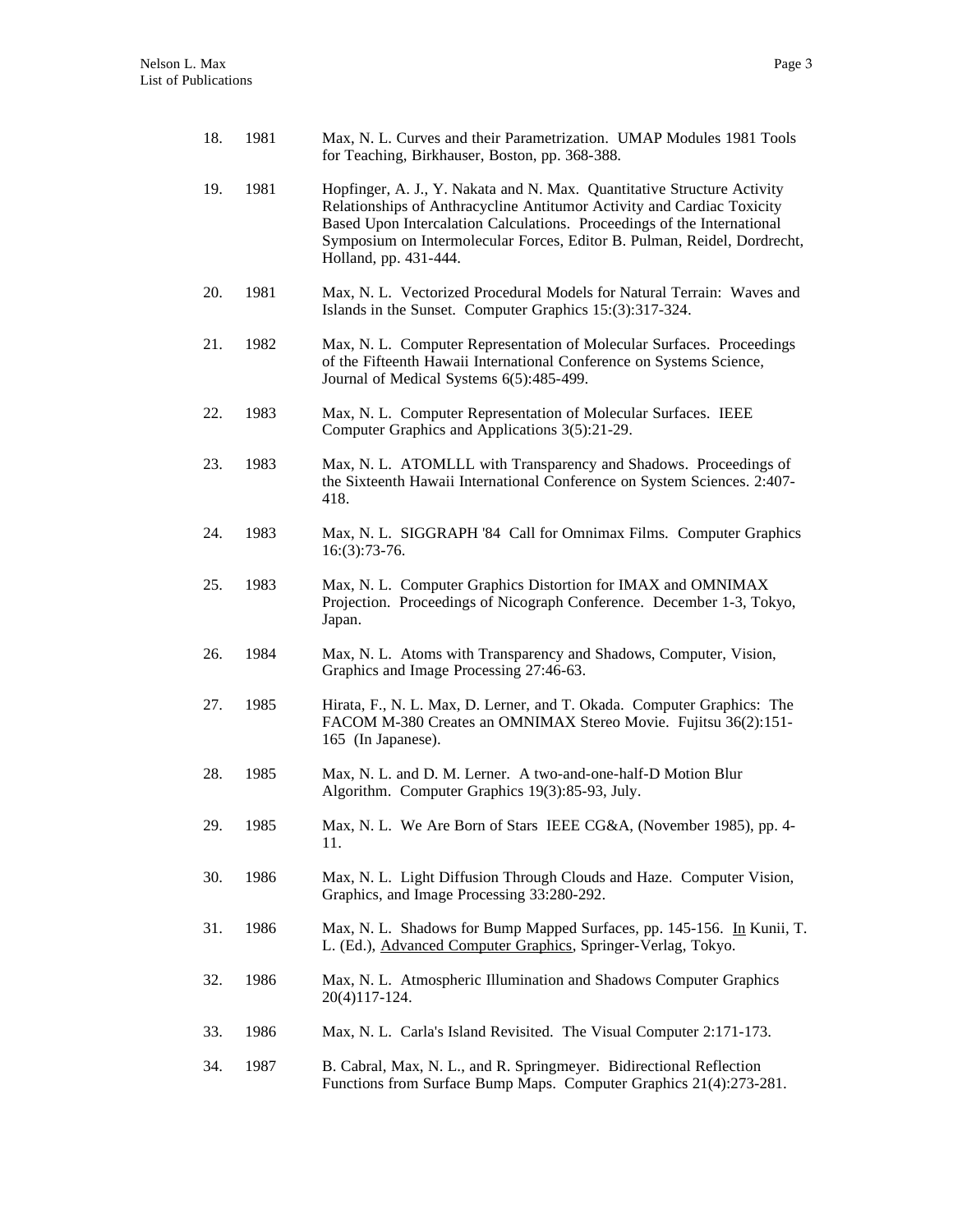| 35. | 1987 | R. F. Tilton, Jr., U. C. Singh, S. J. Weiner, M. L. Connolly, I. D. Kuntz, Jr.,<br>P. A. Kollman, N. L. Max, and D. A. Case. Computational Studies of the<br>Interaction of Myoglobin and Xenon. J Molecular Biology 192:443-456. |
|-----|------|-----------------------------------------------------------------------------------------------------------------------------------------------------------------------------------------------------------------------------------|
| 36. | 1987 | H. F. Felder, H. Hartmann, M. Karplus, I. D. Kuntz, Jr., J. Kuriyan, F. Parak,<br>G. Petsko, D. Ringe, R. Tilton, Jr., M. Connolly and N. L. Max. Thermal<br>Expansion of a Protein. Biochemistry 26(1):254-261.                  |
| 37. | 1988 | Max, N. L. Horizon Mapping: Shadows for Bump-Mapped Surfaces (a<br>revised and expanded version of #31). The Visual Computer 4(2):109-117.                                                                                        |
| 38. | 1988 | Max, N. L. and E. D. Getzoff. Spherical Harmonic Molecular Surfaces.<br>IEEE Computer Graphics and Application, July 1988, pp. 42-50.                                                                                             |
| 39. | 1988 | Max, N. L. The Two-pass Texture Mapping Algorithm Vectorized. In<br>Computer Images and Hi-Vision, CG 88. Japan Society of Image Arts and<br>Sciences.                                                                            |
| 40. | 1989 | Max, N. L. Smooth Appearance for Polygonal Surfaces. The Visual<br>Computer 5(3):160-173.                                                                                                                                         |

### **Merit to Professor, Step III, July 1, 1989**

| Aa1         | 41. | 1989 | Gwilliam, M. and Max, N. Atoms with Shadows - an Area-based Algorithm<br>for Cast Shadows on Space-filling Molecular Models. Journal of Molecular<br>Graphics $7(1)$ :54-59 and color plate, p. 37.                                                                                                                   |
|-------------|-----|------|-----------------------------------------------------------------------------------------------------------------------------------------------------------------------------------------------------------------------------------------------------------------------------------------------------------------------|
| Ac1         | 42. | 1989 | Max, N. L. Stereo-image (short letter in Scientific Correspondence) Nature,<br>Vol. 339 (11 May 1989), p. 105.                                                                                                                                                                                                        |
| Aa2/Aa1 43. |     | 1989 | Max, N. L. Polygon-based Post-Process Motion Blur, pp. 169-179. In N. M.<br>Thalman and D. Thalman (Eds.), State of the Art in Computer Animation,<br>Springer Verlag. Reprinted in the Visual Computer 1990 6(6):308-314.                                                                                            |
| Ac2         | 44. | 1989 | Kakimoto, M., Hayashi, N., Oguchi, T., Santoh, S. and Max, N. Methods<br>for Modeling and Mapping Branched Surfaces Using Generalized Cylinders.<br>(Japanese, with English Abstract) Information Processing Society of Japan,<br>Study Group on Graphics and CAD, Bulletin no. 39-7 (August 21, 1989), pp.<br>$1-8.$ |
| Ad4         | 45. | 1990 | Max, N. L. Computer Animation in Mathematics, Science and Art, pp. 321-<br>345. In D. Chudnovsky and D. Jenks (Eds.), Computers and Mathematics,<br>Lecture Notes in Pure and Applied Mathematics, Volume 125. Marcel<br>Deckker Publishers.                                                                          |
| Ad4/Ad1 46. |     | 1990 | Max, N. L. Turning a Sphere Inside Out. In appendix to previous<br>publication. Also published in Japanese as Part 1, Sugaku Seminar<br>22(12):46-51, December 1983 and Part 2, Sugaku Seminar 23(1):63-71,<br>January 1984.                                                                                          |
| Aa1         | 47. | 1990 | Max, N. L. Anti-aliasing Scan-line data. IEEE Computer Graphics and<br>Applications 10(1):18-30.                                                                                                                                                                                                                      |
| Aa2         | 48. | 1990 | Max, N., Hanrahan, P. and Crawfis, R. Area and Volume Coherence for<br>Efficent Visualization of 3D Scalar Functions. Computer Graphics 24(5):27-<br>34 and color plate, p. 109.                                                                                                                                      |
| Aa1         | 49. | 1990 | Max, N. Cone Spheres. Computer Graphics 24(4):59-63.                                                                                                                                                                                                                                                                  |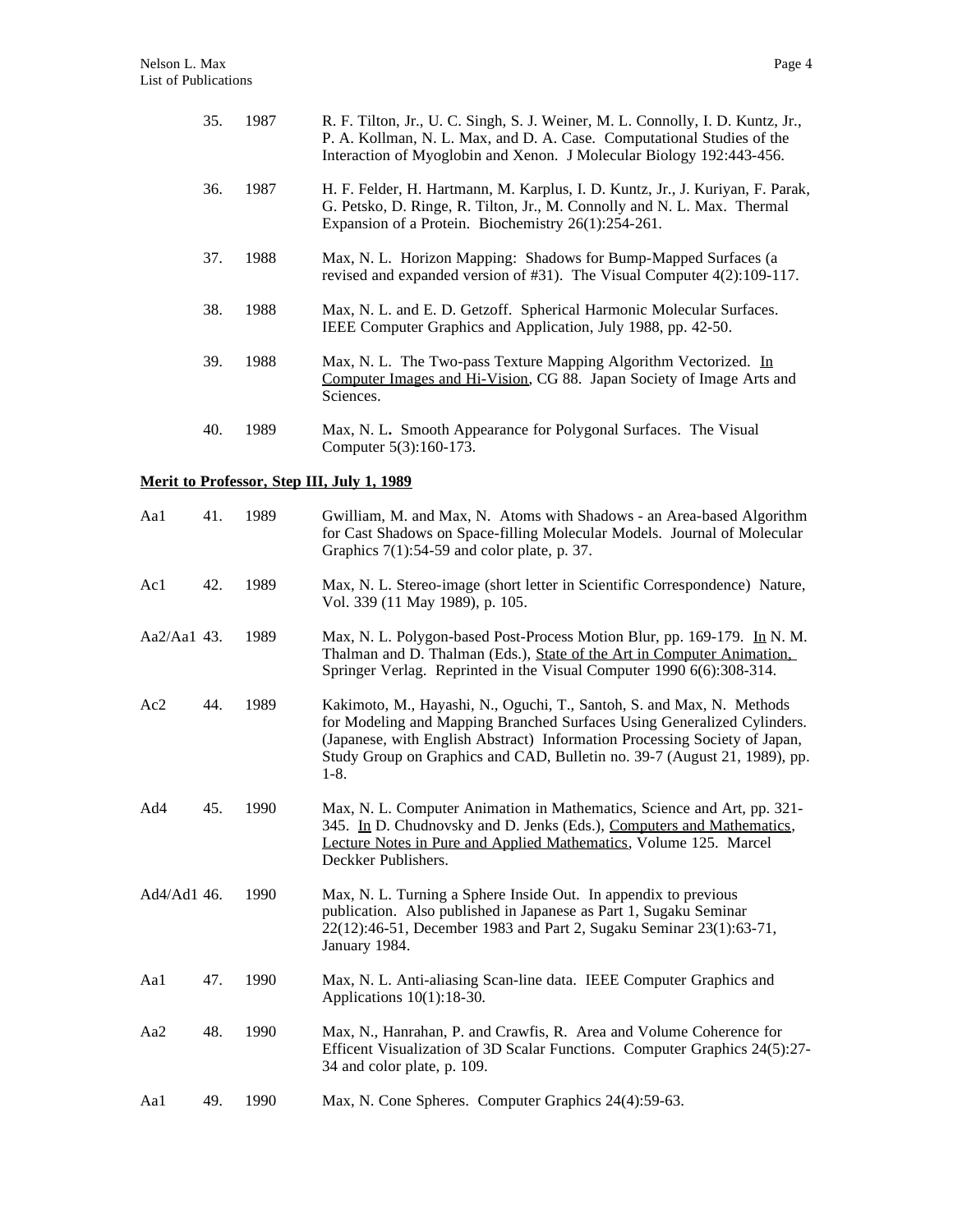| Ad1             | 50. | 1990 | Max, N., N. Hayashi and T. Wakabayashi. Computer Simulation and<br>Animation of Muscle Cross-Bridge Motion. Visualization and Computer<br>Animation 1(1):9-14.                                                  |
|-----------------|-----|------|-----------------------------------------------------------------------------------------------------------------------------------------------------------------------------------------------------------------|
| Ad1             | 51. | 1990 | Max, N. A Vectorized Object Rendering, Motion Blur and Compositing<br>System (Japanese, with English abstract) Fujitsu 41(2):142-153.                                                                           |
| Aa1             | 52. | 1991 | Max, N. Unified Sun and Sky Illumination for Shadows Under Trees.<br>CVGIP: Graphical Models and Image Processing 53(3):223-230.                                                                                |
| Aa2             | 53. | 1991 | Max, N. Computer Assisted Sphere Packings in Higher Dimensions, pp. 102-<br>108. In G. M. Nielson and L. Rosenblum, (Eds.), Proceedings of<br>Visualization '91, IEEE Computer Society Press, Los Alamitos, CA. |
| Ab <sub>3</sub> | 54. | 1991 | Max, N. Computer Animation of Photosynthesis (slightly revised English<br>version of #51 above), pp. 25-39. In Proceedings of Second Eurographics<br>Workshop on Animation and Simulation, Vienna, Austria.     |
| Aa4             | 55. | 1991 | Max, N. L. and G. Wyvill. Shapes and Textures for Rendering Coral, pp.<br>333-343. In N. M. Patrikalakis (Ed.), Scientific Visualization of Physical<br>Phenomena, Springer-Verlag, Tokyo.                      |
| Aa4             | 56. | 1991 | Max, N. An Optimal Filter for Reconstruction, pp. 101-104. In J. Arvo<br>(Ed.), Graphics Gems II, Academic Press.                                                                                               |
|                 |     |      | Merit to Professor, Step IV, July 1, 1992                                                                                                                                                                       |
| Ad1             | 57. | 1992 | Max, N. Another Harmony of the Spheres. Nature 355(6356):115-116.                                                                                                                                               |
| Ad1             | 58. | 1992 | Max, N. L. Computer Animation in Topology. Forma 6(2):61-84.                                                                                                                                                    |
| Aa4             | 59. | 1992 | Max, N. L. and M. J. Allison. Linear Radiosity Approximations Using<br>Vertex to Vertex Form Factors, pp. 318-323. In D. Kirk (Ed.), Graphics<br>Gems III, Academic Press.                                      |
| Ad4             | 60. | 1992 | Max, N. L. Sorting for Polyhedron Compositing, pp. 259-268. In H. Hagen,<br>H. Muller, and G. Nielson (Eds.), Scientific Visualization Seminar Book,<br>Springer Verlag, Berlin.                                |
| Aa2             | 61. | 1992 | Crawfis, R. and N. Max. Direct Volume Visualization of Three-<br>Dimensional Vector Fields. Proceedings, 1992 Workshop on Volume<br>Visualization, ACM, pp. 55-60.                                              |
| Aa2             | 62. | 1992 | Williams, P. and N. Max. A Volume Density Optical Model. Proceedings,<br>1992 Workshop on Volume Visualization, ACM, pp. 61-68.                                                                                 |
| Aa2             | 63. | 1992 | Max, N., R. Crawfis and D. Williams. Visualizing Wind Velocities by<br>Advecting Cloud Textures. Proceedings of Visualization '92, IEEE<br>Computer Society Press, pp. 179-184.                                 |
| Aa2             | 64. | 1992 | Springmeyer, R., Blattner, M. and N. Max. A Characterization of the<br>Scientific Data Analysis Process. Proceedings of Visualization '92. IEEE<br>Computer society Press, pp. 235-242.                         |
| Ad2             | 65. | 1992 | Max, N. Scientific Documentary Animation: How Much Accuracy is<br>Enough? In T. L. Kunii (Ed.), Visual Computing: Integrating Computer                                                                          |

Graphics With Computer Vision, Springer Verlag, Tokyo, pp 395-410.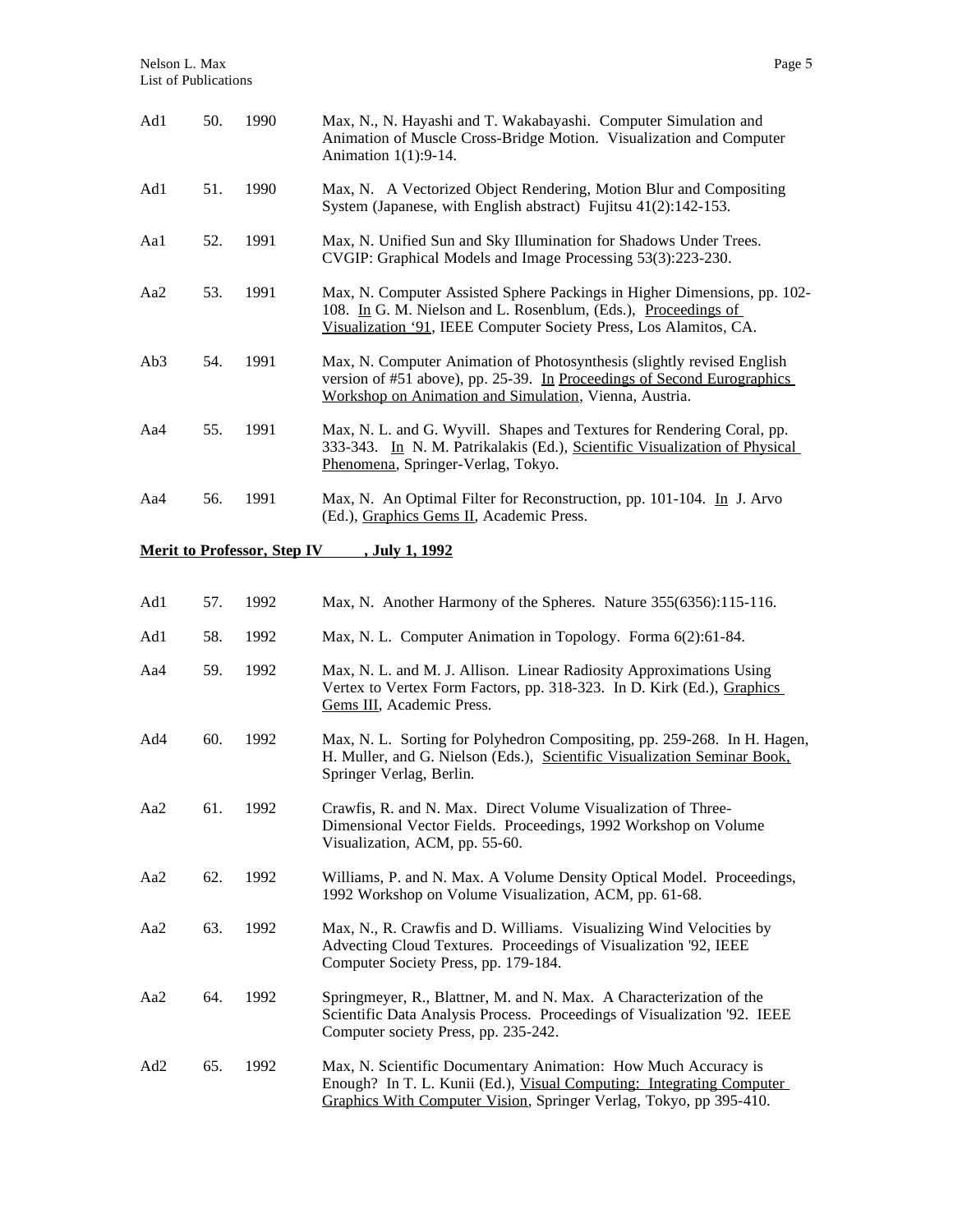| $A(d+a)1$ 66.   |                                          | 1993 | Max, N. R. Crawfis, and D. Williams. Visualization for Climate Modeling",<br>IEEE Computer Graphics and Applications. (July 1993) 13:34-40.                                                                                 |  |  |
|-----------------|------------------------------------------|------|-----------------------------------------------------------------------------------------------------------------------------------------------------------------------------------------------------------------------------|--|--|
| Aa2             | 67.                                      | 1993 | Max, N. and R. Troutman. Optimal Hemicube Sampling. Proceedings of<br>the Fourth Eurographics Workshop on Rendering, Eurographics Technical<br>Report EG 93 RW, ISSN 1017-4656, pp. 185-200 plus Addendum, pp. 348-<br>351. |  |  |
| Aa2             | 68.                                      | 1993 | Troutman, R. and N. Max. Radiosity Algorithms for Higher Order Finite<br>Element Methods. Computer Graphics Proceedings, Annual Conference<br>Series, 1993, ACM Press, pp. 209-212.                                         |  |  |
| Aa2             | 69.                                      | 1993 | Max, N., B. Becker, and R. Crawfis. Flow Volumes for Interactive Vector<br>Field Visualization. Proceedings of Visualization '93. IEEE Computer<br>Society Press, Los Alamitos, Ca., pp. 19-24.                             |  |  |
| Aa2             | 70.                                      | 1993 | Crawfis, R. and N. Max. Texture Splats for 3D Vector and Scalar Field<br>Visualization. Proceedings of Visualization '93, IEEE Computer Society<br>Press, Los Alamitos, CA., pp. 261-266.                                   |  |  |
| Ad2             | 71.                                      | 1993 | Max, N., R. Crawfis, and B. Becker. New Techniques in 3D Scalar and<br>Vector Field Visualization. Proceedings of Pacific Graphics '93, pp. 301-<br>315.                                                                    |  |  |
| Aa2             | 72.                                      | 1993 | Crawfis, R., Max, N., Becker, B., and B. Cabral. Volume Rendering of 3D<br>Scalar and Vector Fields at LLNL. Proceedings of Supercomputing '93.<br>IEEE Computer Society Press, Los Alamitos, CA, pp. 570-576.              |  |  |
| Aa2             | 73.                                      | 1993 | Becker, B. and N. Max. Smooth Transitions between Bump Rendering<br>Algorithms. Computer Graphics Proceedings, Annual Conference Services,<br>1993, ACM Press, pp. 183-190.                                                 |  |  |
| Ad2             | 74.                                      | 1994 | Max, N. Computer Animation of Clouds. Proceedings of Computer<br>Animation '94. IEEE Computer Society Press, Los Alamitos, CA, pp. 167-<br>174.                                                                             |  |  |
| Aa1             | 75.                                      | 1994 | Max, N. L. and B. G. Becker. Bump Shading for Volume Textures. IEEE<br>Computer Graphics and Applications 14:18-20.                                                                                                         |  |  |
| Aa3             | 76.                                      | 1994 | Max, N. Efficient Light Propagation for Multiple Anisotropic Volume<br>Scattering, pp 87-104. In G. Sakas, et al. (Eds.), Fifth Eurographics<br>Workshop on Rendering, Darmstadt, Germany.                                  |  |  |
| Ab <sub>3</sub> | 77.                                      | 1994 | Max, N. Optical Models for Volume Rendering. Fifth Eurographics<br>Workshop on Visualization in Scientific Computing, Rostock, Germany,<br>May 30-June 1, 1994.                                                             |  |  |
|                 | Merit to Professor, Step V, July 1, 1995 |      |                                                                                                                                                                                                                             |  |  |

| Aa2 | 78. | 1994 | Max, N., R. Crawfis, and C. Grant, "Visualizing 3D Velocity Fields Near<br>Contour Surfaces" Proceedings of Visualization '94, Washington, D.C.,<br>IEEE Computer Society Press, 1994, pp. 248 - 255.                                  |
|-----|-----|------|----------------------------------------------------------------------------------------------------------------------------------------------------------------------------------------------------------------------------------------|
| Aa2 | 79. | 1994 | Stein, C., B. Becker, and N. Max. Sorting and Hardware Assisted Rendering<br>for Volume Visualization. Proceedings of 1994 Symposium on Volume<br>Visualization, Washington, D.C., ACM Press 1994, pp. 83 - 89, color plate p.<br>130. |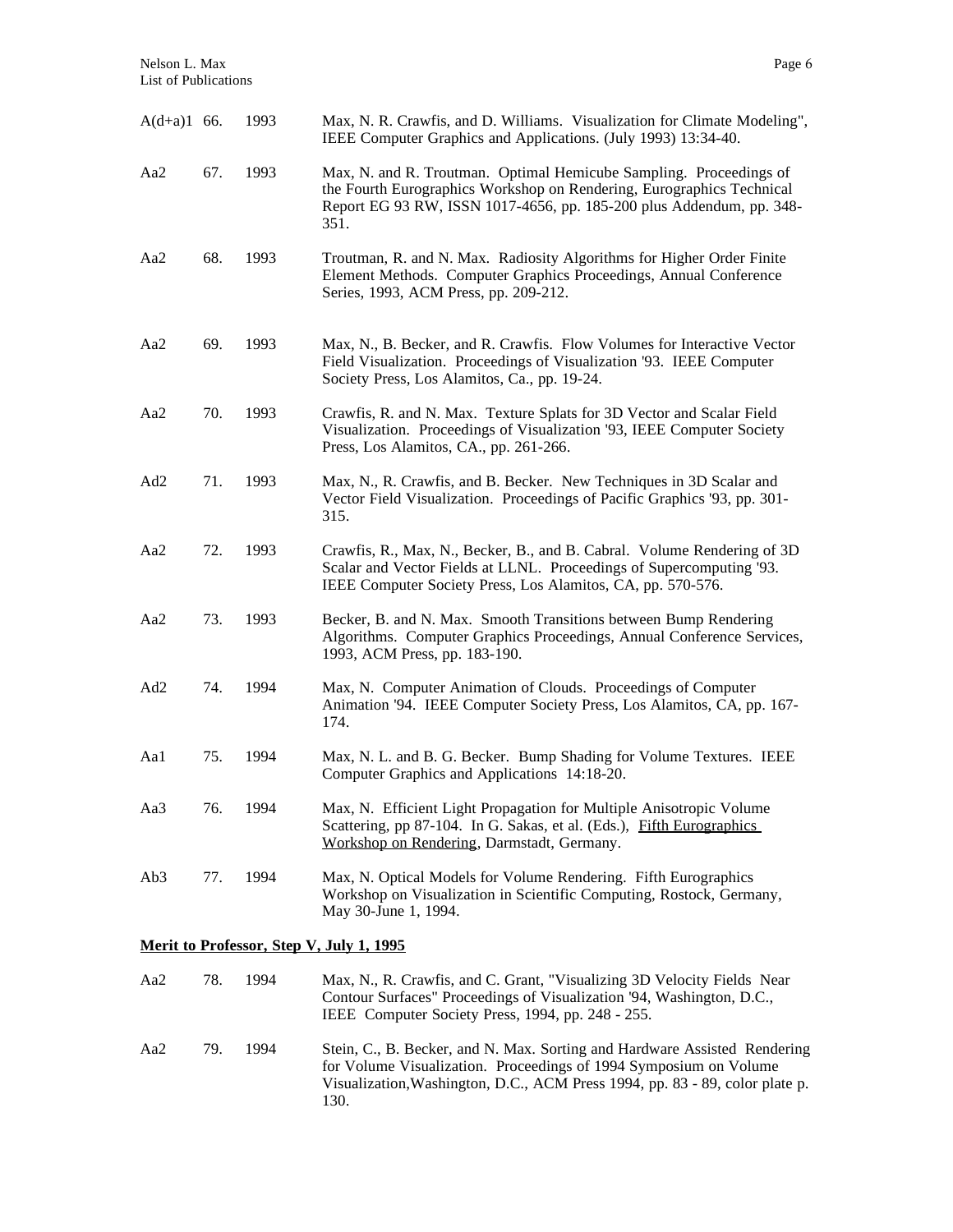| $A(d+a)1$ 80.   |     | 1994 | Crawfis, R., N. Max, and B. Becker. Vector Field Visualization. IEEE<br>Computer Graphics and Applications, vol. 14, No. 5, September 1994 pp.<br>50-56.                                                                                                                                                  |
|-----------------|-----|------|-----------------------------------------------------------------------------------------------------------------------------------------------------------------------------------------------------------------------------------------------------------------------------------------------------------|
| Ad3             | 81. | 1994 | Max, N. Mathematical Models for Volume Rendering and Neutron<br>Transport. Proceedings of the Second Workshop on Super Simulations for<br>Nuclear Power Plants. Nuclear Power Engineering Corporation, Tokyo,<br>1994, pp. 11 - 16                                                                        |
| Aa2             | 82. | 1995 | Becker, B. G., D. A. Lane, and N. L. Max. Unsteady Flow Volumes.<br>Proceedings of Visualization '95, Altanta, Georgia, IEEE Computer Society<br>Press, 1995, pp 329 - 335, color plate CP-39.                                                                                                            |
| Aa1             | 83. | 1995 | Max, N. Optimal Sampling for Hemicubes. IEEE Transactions on<br>Visualization and Computer Graphics, vol. 1 no. 1, pp. 60-76, 1995.                                                                                                                                                                       |
| Aa1             | 84. | 1995 | Max, N. Optical Models for Direct Volume Rendering. IEEE Transactions<br>on Visualization and Computer Graphics, vol. 1 no. 2, June 1995, pp. 99 -<br>108.                                                                                                                                                |
| Aa $(3+4)$ 85.  |     | 1995 | Max, N. and K. Ohsaki. Rendering Trees from Precomputed Z-Buffer Views<br>Proceedings of the 6th Eurographics Workshop on Rendering, June 1995,<br>published as Rendering Techniques '95. P. M. Hanrahan and W.<br>Purgathofer, (eds.) Springer, Vienna, 1995, pp.74 - 81, color plates pp. 359 -<br>360. |
| Ad3             | 86. | 1995 | Max, N., R. Crawfis and B. Becker. Applications of Texture Mapping to<br>Volume and Flow Visualization. Proceedings of Graphicon '95, July 1995,<br>pp. 108 - 113.                                                                                                                                        |
| Ab <sub>2</sub> | 87. | 1995 | Max, N. and R. Crawfis. Advances in Scientific Visualization. IS&T/SPIE<br>Symposium on Electronic Imaging: Science and Technology, San Jose,<br>1995, Technical Conference Vol. 2401, pp. 340 - 345.                                                                                                     |
| Aa3             | 88. | 1996 | Max, N. and B. Becker. Flow Visualization Using Moving Textures.<br>Proceedings of the ICAS/LaRC Symposium on Visualizing Time-Varying<br>Data, NASA Conference Publication 3321, D. C. Banks, T. W. Crockett, and<br>K. Stacy, (eds.) 1996, pp. 77 - 87.                                                 |
| Aa $(3+4)$ 89.  |     | 1996 | Max, N. Hierarchical Rendering of Trees from Precomputed Multi-Layer Z-<br>Buffers. In Rendering Techniques, '96, X. Pueyo and P Schroeder (Eds.),<br>Springer, New York. Proceedings of 7th Eurographics Workshop on<br>Rendering, pp. 165-174.                                                          |
| Aa $(3+4)$ 90.  |     | 1997 | Wittenbrink, Craig M., K. Kim, J. Story, A. Pang, K. Hollerbach and N. Max.<br>PermWeb: Remote Parallel and Distributed Volume Visualization.<br>Proceedings of the SPIE Visual Data Exploration and Analysis IV, SPIE's<br>Electronic Imaging '97, Feb. 1997, San Jose, CA.                              |
| Aa $(3+4)$ 91.  |     | 1997 | Max, N., C. Mobley, B. Keating, and E.-H. Wu. Plane-Parallel Radiance<br>Transport for Global Illumination in Vegetation, pp. 239-250. Rendering<br>Techniques '97. J. Dorsey and P. Slusallek (Eds.), Springer, Vienna.<br>Proceedings of the 8th Eurographics Workshop on Rendering, pp. 239-250.       |

## **Merit to Professor, Step VI, July 1, 1998**

| Aa4 | 92.* 1998 | Max, N. "My Six Years to Evert a Sphere", in "Graphics Remembrances"   |
|-----|-----------|------------------------------------------------------------------------|
|     |           | compiled by Jules Blumenthal, IEEE Annals of the History of Computing, |
|     |           | Vol. 20 No. 2 p. 42.                                                   |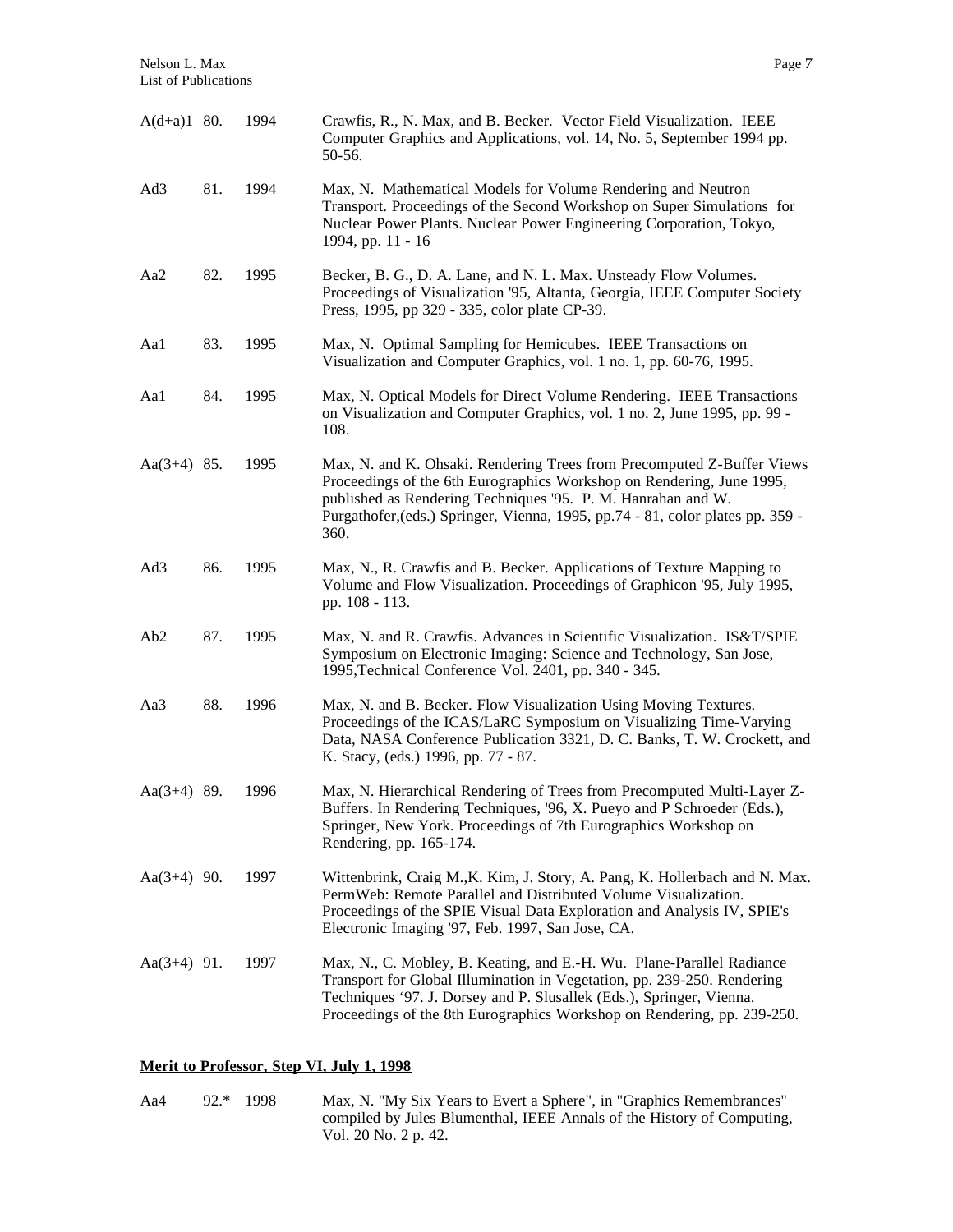| Aa1             | 93.* 1998    |      | Williams, P., Max, N., and C. Stein. A High Accuracy Volume Renderer for<br>Unstructured Data. IEEE TVCG, 4(1):37-54.                                                                                                                                   |
|-----------------|--------------|------|---------------------------------------------------------------------------------------------------------------------------------------------------------------------------------------------------------------------------------------------------------|
| Ad4             | $94.*$       | 1998 | Max, N. Molecular Models with Shadows (in Japanese). In: The Treasure of<br>Computer Graphics. Edited by M. Fujihata. Just System, Inc., pp. 38 - 41.                                                                                                   |
| Ad4             | $95.*$       | 1998 | Max, N. Carla's Island (in Japanese). In: The Treasure of Computer<br>Graphics. Edited by M. Fujihata. Just System, Inc., pp. 150 - 153.                                                                                                                |
| Aa2             | $96.*$       | 1998 | Max, N. Visualizing Hilbert Curves. Proceedings of IEEE Visualization, pp.<br>$447 - 450.$                                                                                                                                                              |
| Aa1             | $97.*$       | 1998 | Max, N. A one pass version of two-pass image resampling. Journal of<br>Graphics Tools, 3(1):33-41.                                                                                                                                                      |
| Aa2             | 98.*         | 1999 | Comba, J., J. Klosowski, N. Max, J. Mitchell, C. Silva, and P. Williams. Fast<br>polyhedral cell sorting for interactive rendering of unstructured grids.<br>Proceedings of Eurographics, pp. C369-376.                                                 |
| Ad4             | 99.*         | 1999 | Max, N., R. Crawfis and B. Becker. Edited by C. Bajaj. Applications of<br>Texture Mapping to Volume and Flow Visualization. In: Data Visualization<br>Techniques. John Wiley and Sons, pp. 87-105.                                                      |
| Ad4             | 100.* 1999   |      | Crawfis, R. and N. Max. Edited by C. Bajaj. Vector Field Visualization. In:<br>Data Visualization Techniques. John Wiley and Sons, pp. 75-86.                                                                                                           |
| Ad1             | $101.*$ 1999 |      | Max, N. Volume rendering by polyhedron projection (in Japanese). Nikkei<br>Science (Japanese version of Scientific American), 29(6):96-98.                                                                                                              |
| Aa2             | 102.* 1999   |      | Max, N., O. Deussen, and B. Keating. Hierarchical Image-Based Rendering<br>using Texture Mapping Hardware. Rendering '99. Proceedings of $10th$<br>Eurographics Workshop on Rendering. Springer Verlag, pp. 57 - 62.                                    |
| Aa2             | 103.* 1999   |      | Keating, B. and N. Max. Shadow Penumbras for Complex Objects by Depth-<br>Dependent Filtering of Multi-Layer Depth Images. Rendering '99.<br>Proceedings of 10th Eurographics Workshop on Rendering. Springer Verlag,<br>pp. 197 - 212.                 |
| Aa1             | 104.* 1999   |      | Wang, W., E. Wu and N. Max. A selective rendering method for data<br>visualization. Journal of Visualization and Computer Animation, 10(3):123 -<br>131.                                                                                                |
| Aa1             | $105.*$ 2000 |      | Max, N. Weights for Computing Vertex Normals from Facet Normals.<br>Journal of Graphics Tools, 4(2):1 - 6.                                                                                                                                              |
| Ad1             | $106.*$ 2000 |      | Max, N., P. Williams, and C. Silva. Approximate Volume Rendering for<br>Curvilinear and Unstructured Grids by Hardware-Assisted Polyhedron<br>Projection. International Journal of Imaging Systems and Technology,<br>11:53-61.                         |
| Ab <sub>2</sub> | 107.* 2000   |      | Crawfis, R., H. W. Shen, and N. Max. Flow Visualization Techniques for<br>CFD using Volume Rendering. Ninth International Symposium on Flow<br>Visualization. Edinburgh, Scotland. CD edited by I.M. Grant and G. M.<br>Carlomagno, ISBN 0-9533991-1-7. |

**Merit to Professor, Step VII, July 1, 2001**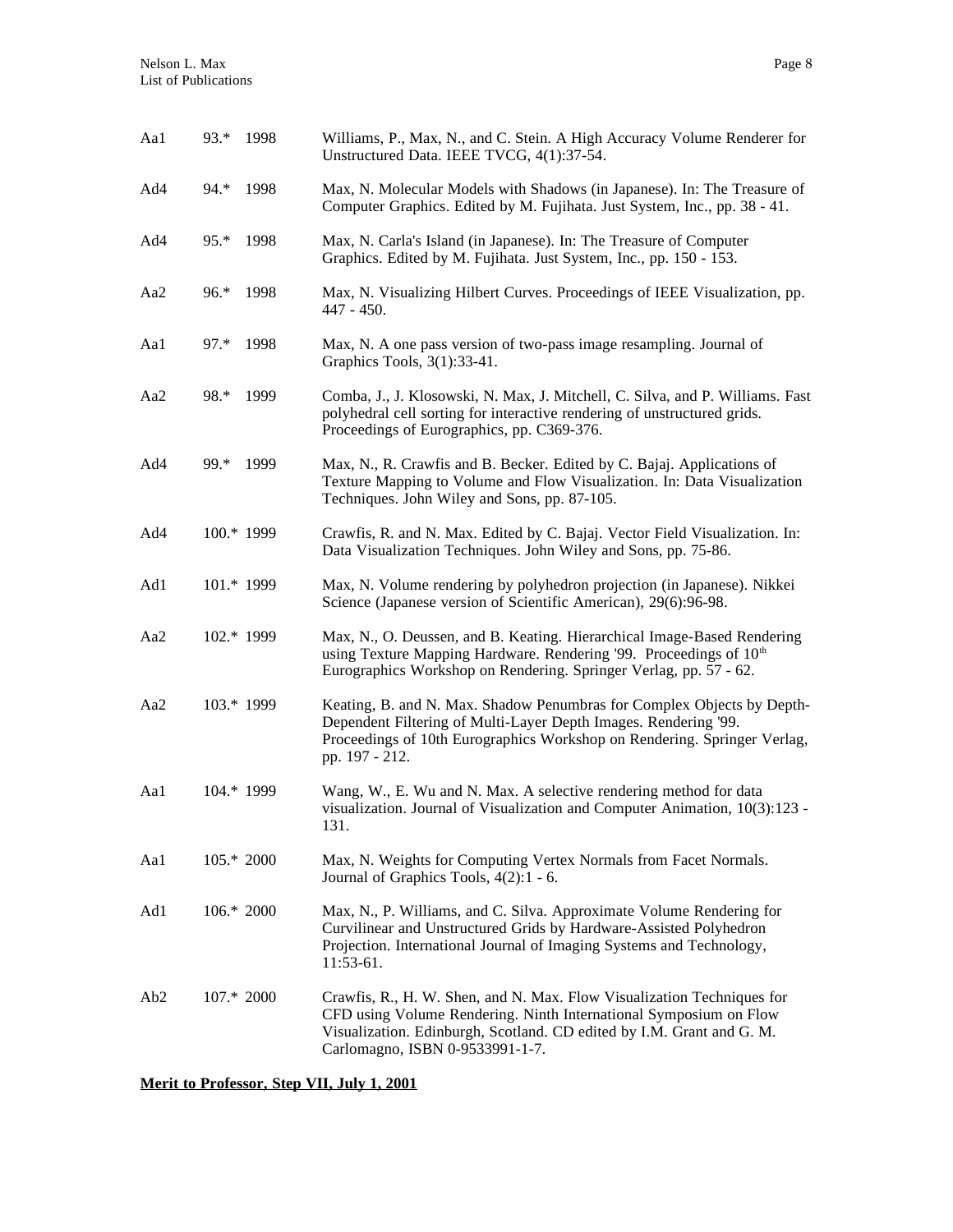| $Aa2+$          | $108.*$ 2001 | Greg Schussman and Nelson Max, "Hierarchical Perspective Volume<br>Rendering using Triangle Fans", Volume Graphics 2001, June 21-22, 2001,<br>Stony Brook, NY, pp. 195 - 200                                                                                                                                                                                                                                                   |
|-----------------|--------------|--------------------------------------------------------------------------------------------------------------------------------------------------------------------------------------------------------------------------------------------------------------------------------------------------------------------------------------------------------------------------------------------------------------------------------|
| Aa2             | 109.* 2001   | Janine Bennett, Richard Cook, Nelson Max, Deborah May, and Peter<br>Williams, "Parallelizing a High Accuracy Hardware-Assisted Volume<br>Renderer for Meshes with Arbitrary Polyhedra", IEEE Symposium on<br>Parallel and Large Data Visualization and Graphics, October 22-23, 2001,<br>pp. $101 - 106$ .                                                                                                                     |
| Aa2             | 110.* 2001   | Dan Laney, Mark Duchaineau, and Nelson Max, "A Selective Refinement<br>Approach for Computing the Distance Function of Curves", VisSym 2001,<br>Ascona, Switzerland, May 28-30, 2001, pp. 213 - 222.                                                                                                                                                                                                                           |
| Ab <sub>2</sub> | $111.*$ 2002 | David Wiley, Henry Childs, Bernd Hamann, Kenneth Joy, and Nelson Max,<br>"Using Quadratic Simplicial Elements for Hierarchical Approximation and<br>Visualization", in: Erbacher, R.F., Chen, P.C., Groehn, M., Roberts, J.C. and<br>Wittenbrink, C.M., eds., Visualization and Data Analysis 2002, Proc. SPIE<br>Vol. 6565, SPIE - The International Society for Optical Engineering,<br>Bellingham, Washington, pp. 32 - 43. |
| Aa2             | 112.* 2002   | David Wiley, Henry Childs, Bernd Hamann, Kenneth Joy, and Nelson Max,<br>"Best Quadratic Spline Approximation for Hierarchical Visualization",<br>Proceedings of joint Eurographics - IEEE TVCG Symposium on<br>Visualization, 2002, pp. 133 - 140.                                                                                                                                                                            |
| $Aa1+$          | 113.* 2002   | Nelson Max "Consistent Subdivision of Convex Polyhedra into Tetrahedra",<br>journal of graphics tools, vol. 6, no. 3, 2002, pp. 29 - 36.                                                                                                                                                                                                                                                                                       |
| Aa2             | 114.* 2002   | Dan Laney, Mark Duchaineau, Martim Bertram, and Nelson Max<br>"Multiresolution Distance Volumes for Progressive Surface Compression",<br>3D Data Processing, Visualization, and Transmission Conference, Padova,<br>Italy, June 19 - 21, 2002, pp. 470 - 479.                                                                                                                                                                  |
| Ad3             | 115.* 2002   | Nelson Max, Illumination under Trees, Human and Computer 2002<br>proceedings, Aizu Japan, Sept 11 - 14, 2002, pp. 126 - 137.                                                                                                                                                                                                                                                                                                   |
| Ad1             | 116.* 2002   | Nelson Max and Brett Keating, Illumination under Trees, 3D Forum, Vol. 16<br>No. 4, 2002, pp. 123 - 134.                                                                                                                                                                                                                                                                                                                       |
| Aa2             | 117.* 2002   | George Chen, Li Hong, Kim NG, Peter McGuiness, Christian Hofstez, Yang<br>Liu, and Nelson Max, "Light Field Duality: Theory and Applications", ACM<br>Symposium on Virtual Reality Software and Technology, November 11-13,<br>2002, Hong Kong, pp. $9 - 16$ .                                                                                                                                                                 |
| Aa3             | 118.* 2002   | Oliver Kreylos, Bernd Hamann, Nelson Max, Silvia Crivelli, and E. Wes<br>Bethel, "Interactive Protein Manipulation" in U C Davis Student Workshop<br>on Computing, Oct. 5, 2002, U C Davis TR CSE-2002-28.                                                                                                                                                                                                                     |
| Ac2             | 119.* 2002   | Kreylos, O., Max, N., and Crivelli, S., ProtoShop: Interactive Design of<br>Protein Structures, in: Moult, J., Fidelis, K., Zemla, A, and Hubbard, T.,<br>eds., Proceedings of CASP5 - Fifth Meeting on the Critical Assessment of<br>Techniques for Protein Structure Prediction, Pacific Grove, California,<br>December 1-5, 2002, pp. A224-A225                                                                             |
| Ad2             | 120.* 2003   | Nelson Max, Peter Williams, Claudio Silva, and Richard Cook, "Volume<br>Rendering for Curvilinear and Unstructured Grids", Proceedings of<br>Computer Graphics International 2003, pp. 210 - 215.                                                                                                                                                                                                                              |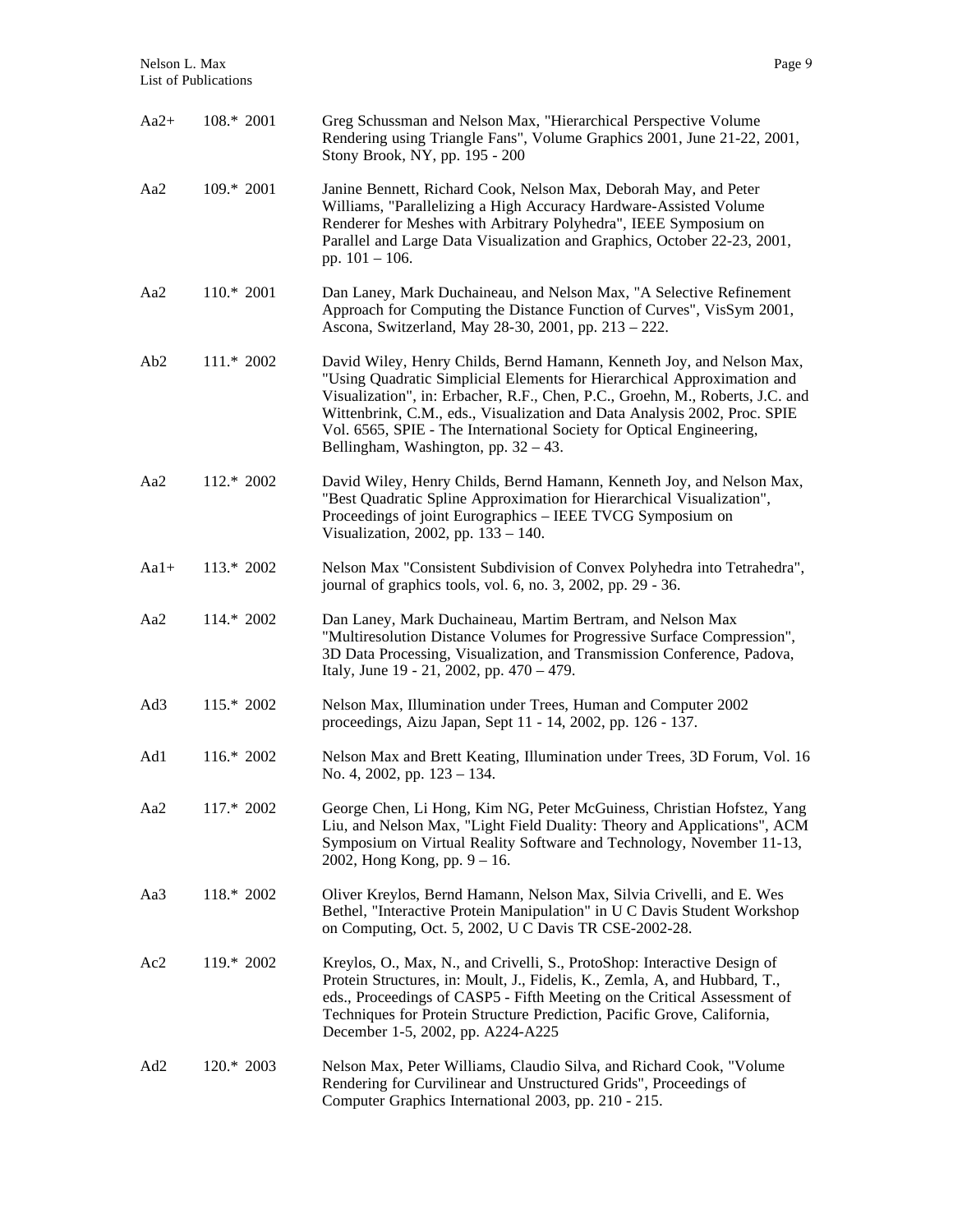| $Aa2+$ | $121.*$ 2003 | Oliver Kreylos, Nelson Max, Bernd Hamann, Silvia Crivelli, and E. Wes<br>Bethel, "Interactive Protein Manipulation", Proceedings of IEEE<br>Visualization 2003, pp. $581 - 588$ .                                                                                                                                                         |
|--------|--------------|-------------------------------------------------------------------------------------------------------------------------------------------------------------------------------------------------------------------------------------------------------------------------------------------------------------------------------------------|
| Ad1    | $122.*$ 2003 | George Chen, Li Hong, Kim NG, Peter McGuiness, Christian Hofstez, Yang<br>Liu, and Nelson Max, "The Use of Hyperlines in Light Fields, ST Journal of<br>System Research, Number 0, pp. 74 - 83.                                                                                                                                           |
| $Aa4+$ | $123.*$ 2003 | Nelson Max, Peter Williams, and Claudio Silva, "Cell Projection of Meshes<br>with Non-Planar Faces", F.H.Post, G-P.Bonneau, and G.M.Nielson (editors),<br>DATA VISUALIZATION: THE STATE OF THE ART - Proceedings of the<br>Dagstuhl Scientific Visualization Seminar, 22-26 May 2000, Kluwer<br>Academic Publishers, 2003, pp. 157 - 168. |
| Ac4    | $124.*$ 2003 | David Wiley, Martin Bertram, Benjamin Jordan, Bernd Hamann, Kenneth<br>Joy, Nelson Max, and Gerik Scheuermann, "Hierarchical Spline<br>Approximations" in Farin, G.; Hamann, B.; Hagen, H., (Eds.) "Hierarchical<br>and Geometrical Methods in Scientific Visualization", Springer, Vienna,<br>$2003$ , pp. $63 - 88$ .                   |
| Ac3    | $125.*$ 2003 | Koichi Onoue, Nelson Max, and Tomoyuki Nishita, "Bump Map Shadows<br>on Curved Surfaces" (in Japanese, with English abstract), Graphics and CAD<br>Symposium, No. 87, Information Processing Society of Japan, 2003.                                                                                                                      |
| Ad1    | $126.*$ 2004 | Christian Hofsetz, George Chen, Nelson Max, Kim NG, Yang Liu, Li Hong,<br>and Peter McGuiness, "Light Field Rendering Using Colored Point Clouds,<br>A Dual Space Approach", Presence, MIT Press, Volume 13 no. 6, December<br>2004 pp. $726 - 741$ .                                                                                     |

#### **Merit to Professor, Step VIII, July 1, 2004**

Note: Publications 127 and 128 just below are classified as Aa(1/3) because these two papers were presented at the 2004 WSCG conference, and also accepted for publication in the Journal of WSCG. As with many conferences, the best papers were selected for journal publication, and in this year, 71 of the 151 papers accepted and presented were so selected. The Journal of the WSCG is available in printed form only to participants of the conference, but is available freely online at [http://wscg.zcu.cz/DL/wscg\\_DL.htm](http://wscg.zcu.cz/DL/wscg_DL.htm) .

| Aa(1/3) | $127.*$ | 2004 | Yang Liu, George Chen, Nelson Max, Christian Hofsetz, and Peter<br>McGuiness, "Visual Hull Rendering with Multi-view Stereo<br>Refinement", Journal of WSCG, Vol. 12, No. 2, 2004, pp. 261 - 268.                                                             |
|---------|---------|------|---------------------------------------------------------------------------------------------------------------------------------------------------------------------------------------------------------------------------------------------------------------|
| Aa(1/3) | $128.*$ | 2004 | Nelson Max, Greg Schussman, Ryo Miyazaki, Kei Iwasaki, and<br>Tomoyuki Nishita, "Diffusion and Multiple Anisotropic Scattering for<br>Global Illumination in Clouds", Journal of WSCG, Vol. 12, No. 2,<br>2004, pp. $277 - 284$ .                             |
| $+Aa1$  | $129.*$ | 2004 | Richard Cook, Nelson Max, Claudio Silva, and Peter Williams,<br>"Image-Space Visibility Ordering for Cell Projection Volume<br>Rendering of Unstructured Data", IEEE Transactions on Visualization<br>and Computer Graphics, Vol. 10 No. 6, pp. $695 - 707$ . |
| $+Aa1$  | $130.*$ | 2004 | Christian Hofsetz, Kim Ng, Nelson Max, George Chen, Yang Liu, and<br>Peter McGuiness, "Image Based Rendering of Range Data with<br>Estimated Depth Uncertainty", IEEE Computer Graphics and<br>Applications, Vol. 24 No. 4, pp. 34 – 42.                      |
| +Aa1    | 131.*   | 2004 | Nelson Max, "Hierarchical Molecular Modelling with Ellipsoids",<br>Journal of Molecular Graphics, Vol. 23, No. 3, pp. 233 - 238.                                                                                                                              |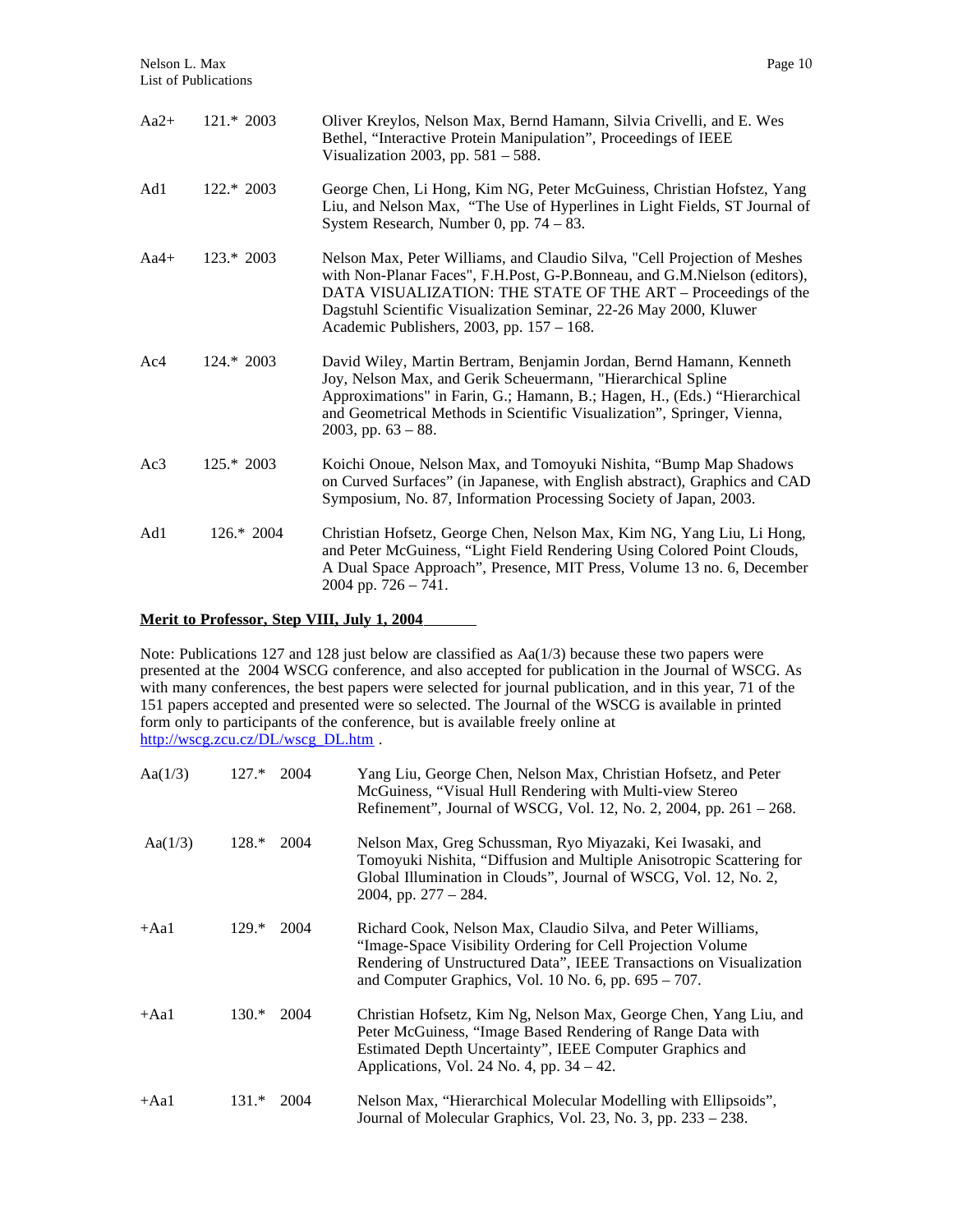| Aa1             | $132.*$ | 2004 | Silvia Crivelli, Oliver Kreylos, Bernd Hamann, Nelson Max, and Wes<br>Bethel, "ProteinShop: A Tool for Interactive Protein Manipulation and<br>Steering", Journal of Computer Aided Molecular Design, Vol. 18, pp.<br>271 - 285.                                                                                    |
|-----------------|---------|------|---------------------------------------------------------------------------------------------------------------------------------------------------------------------------------------------------------------------------------------------------------------------------------------------------------------------|
| Aa2             | $133.*$ | 2004 | Koichi Onoue, Nelson Max, and Tomoyuki Nishita, "Real-time<br>Rendering of Bumpmap Shadows Taking Account of Surface<br>Curvature", Proceedings, International Conference on Cyberworlds<br>2004, pp. $312 - 318$ .                                                                                                 |
| Aa1             | 134.*   | 2005 | Eric Lum, Kwan-Liu Ma, and Nelson Max, "Calculating Radiosity<br>Form Factors using Programmable Graphics Hardware", Journal of<br>Graphics Tools, Vol. 10 No. 4, pp. $61 - 71$ .                                                                                                                                   |
| Aa4             | $135.*$ | 2005 | Nelson Max, Weights for Computing Vertex Normals from Facet<br>Normals, expanded an updated version of 1999 paper #105, reprinted<br>in "Graphics Tools - The jgt Editor's Choice", edited by Ronen Barzel,<br>A K Peters, pp. $75 - 81$ , (reprinted from paper 105 above, with new<br>material added at the end). |
| Aa <sub>2</sub> | $136.*$ | 2005 | Christian Hofsetz and Nelson Max, "Hardware-assisted Visibility<br>Ordering Technique for Point-Based and Volume Rendering Data,<br>SIBGRAPH 2005 Proceedings, pp. 281 - 288.                                                                                                                                       |
| Aa2             | $137.*$ | 2005 | Daniel Laney, Steven Callahan, Nelson Max, Claudio Silva, Steven<br>Langer, and Randall Frank, "Hardware Accelerated Simulated<br>Radiography", Proceedings of IEEE Visualization 2005. pp. 343 - 350.                                                                                                              |
| Aa2             | $138.*$ | 2005 | Hank Childs and Nelson Max, "A Contract Based System for Large<br>Data Visualization, Proceedings of IEEE Visualization 2005. pp. 191 -<br>198.                                                                                                                                                                     |
| Ad1             | 139.*   | 2005 | Nelson Max, "Progress in Scientific Visualization", The Visual<br>Computer, Vol. 21, No. 12, pp. 980 – 985.                                                                                                                                                                                                         |
| Aa2             | 140.    | 2005 | J. Ding; E. Eskow; N. Max; S. Crivelli, "Protein structure prediction<br>using physical-based global optimization and knowledge-guided<br>fragment packing,", 2005 IEEE Computational Systems Bioinformatics<br>Conference - Workshops (CSBW'05), 2005, pp. 211-212, doi:<br>10.1109/CSBW.2005.115.                 |
| Aa1             | $141.*$ | 2006 | Yang Liu, George Chen, Nelson Max, Peter McGuinness, "Under-<br>Sampled Light Field Rendering by Plane Sweep", Computer Graphics<br>Forum, Vol. 25, No. 2, pp. 225 – 236.                                                                                                                                           |
| Aa1             | $142.*$ | 2006 | Christian Hofsetz, Nelson Max, and Rui Bastos, "Object-Space<br>Visibility Ordering for Point-Based and Volume Rendering", a revised<br>and enhanced version of paper 136, Computer Graphics Forum.                                                                                                                 |
| $+Aa1$          | $143.*$ | 2007 | Nelson Max, "Hexahedron Projection for Curvilinear Grids", a revised<br>and expanded version of poster abstract 13, Journal of Graphics Tools,<br>Vol. 12, No. 2 (2007) pp. 32 - 45.                                                                                                                                |
| Aa1             | 144.*   | 2007 | George Chen, Yang Liu, and Nelson Max, "Real Time View Synthesis<br>from a Sparse Set of Views", Signal Processing: Image<br>Communication, Vol. 22, No. 2, pp. 188 - 202.                                                                                                                                          |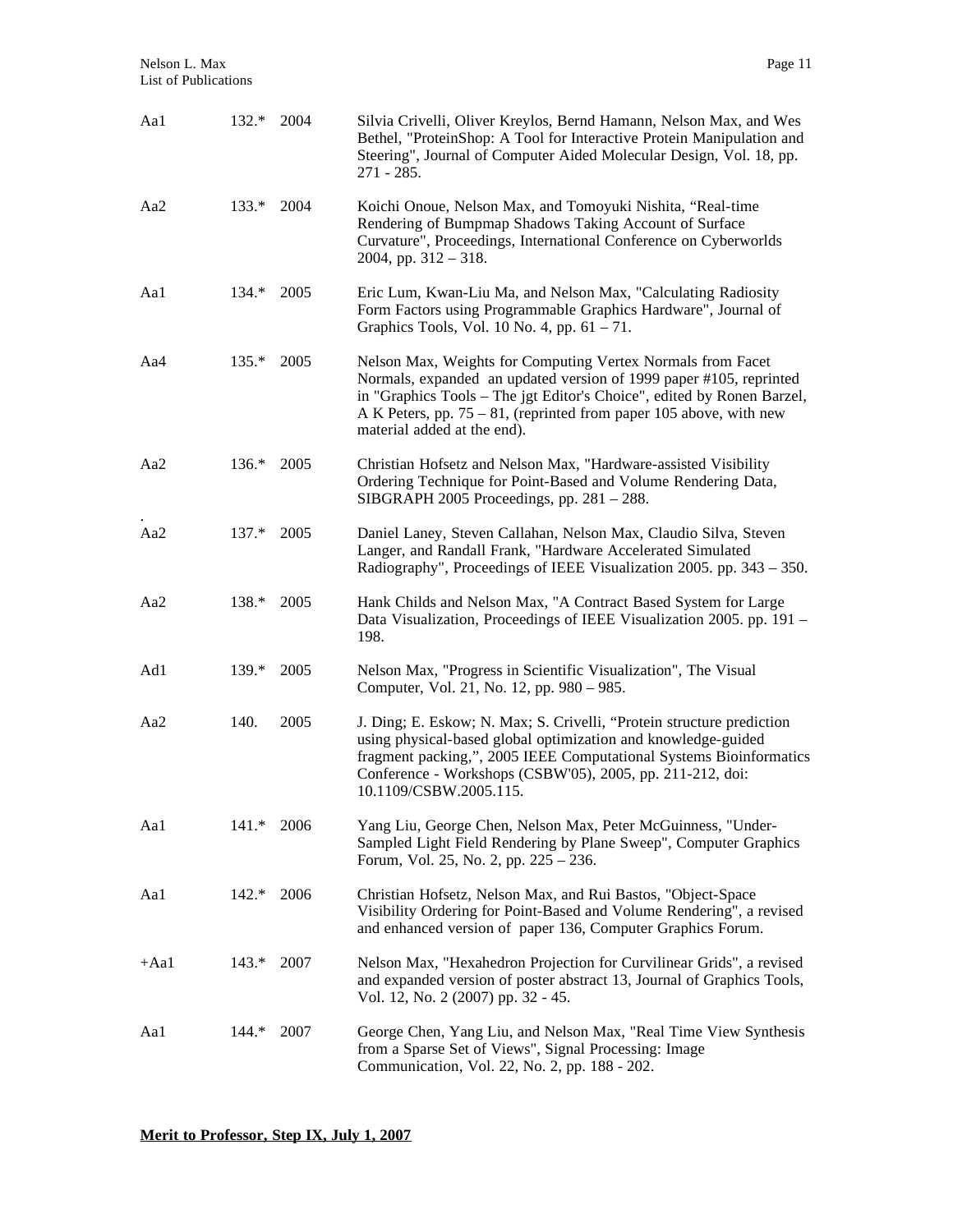| $+Ad2$ | $146*2007$ | Nelson Max and Tino Weinkauf, "Critical Points of the Electric Field<br>from a Collection of Point Charges", Proceedings of the International<br>Workshop on Topology-Based Methods in Visualization", Kloster<br>Nimbschen, March 4-6, 2007. Reprinted in "Topology-Based Methods"<br>in Visualization II", Hege, Polthier, and Scheuermann, editors, |
|--------|------------|--------------------------------------------------------------------------------------------------------------------------------------------------------------------------------------------------------------------------------------------------------------------------------------------------------------------------------------------------------|
|        |            | Springer, Berlin, 2009, pp.101 - 114.                                                                                                                                                                                                                                                                                                                  |

Springer

- Aa1 147.\* 2007 Hye Kyung Kim, Oyeon Kum, and Nelson Max, "Computer Assisted Image Analysis Based on Clustered Hounsfield Values", Journal of the Korean Physical Society, Vol. 51, No. 1, pp. 235 – 244.
- Ac2 148.\* 2007 Antoine Bouthors, Fabrice Neyret, Nelson Max, Eric Bruneton, and Cyril Crassin, "Rendu interactif du nuages realistes", Journees de l'Association Francophone d'Informatique Graphique, Marne la Vallee
- Ad2 149.\* 2007 Kwan-Liu Ma, Robert Ross, Jian Huang, Greg Humphreys, Nelson Max, Kenneth Moreland, John D. Owens, and Han-Wei Shen, "Ultrascale Visualization: Research and Education" In Proceedings of SciDAC 2007 Conference.
- +Aa2 150.\* 2008 Antoine Bouthors, Fabrice Neyret, Nelson Max, E. Brunton, and C Crassin, "Interactive multiple anisotropic scattering in clouds", Proceedings of I3D (ACM symposium on Interactive 3D Graphics and Games) pp. 173 - 182. (English publication of paper 147 above.)
- Aa1 151.\* 2008 Christian Hofsetz, Nelson Max, and Rui Bastos, "Object Space Visibility Ordering for Point-Based and Volume Rendering", Computer Graphics Forum Vol. 27 No. 1 pp. 91 - 101.
- Aa1 152.\* 2009 Hamish Carr and Nelson Max, "Subdivision analysis of the trilinear interpolant", IEEE Transactions on Visualization and Computer Graphics Volume: 16 , No. 4, pp 533 - 547.
- Ad1 153.\* 2009 Nelson Max, Carlos Correa, Chris Muelder, Shi Yan, Cheng-Kia Chaen, and Kwan-Liu Ma, "Flow visualization in science and mathematics", Journal of Physics: Conference Series, Vol. 180, pp. 12087 - 12095, DOI: 10.1088/1742-6596/180/1/012087
- Aa3 154.\* 2009 Nelson Max, Suguru Saito, Kazuya Watanabe and Masayuki Nakajima, "Rendering Grass Blowing in the Wind with Global Illumination", Poster Paper Proceedings, Pacific Graphics 2009, pp. 25 - 29.
- +Aa1 155.\* 2010 Nelson Max, ChengCheng Hu, Oliver Kreylos, and Silvia Crivelli, "BuildBeta-A system for automatically constructing beta sheets", Proteins: Structure, Function, and Bioinformatics, Vol. 78, no. 3, pp. 559 - 574, DOI: 10.1002/prot.22582
- Ad1 156.\* 2010 Nelson Max, Kazuya Watanabe, Suguru Saito, and Masayuki Nakajima, "Plane-Parallel Radiance Transport for Rendering Grass Blowing in The Wind", Tsinghua Science and Technology Volume 15, No. 2 (journal version of 153 above).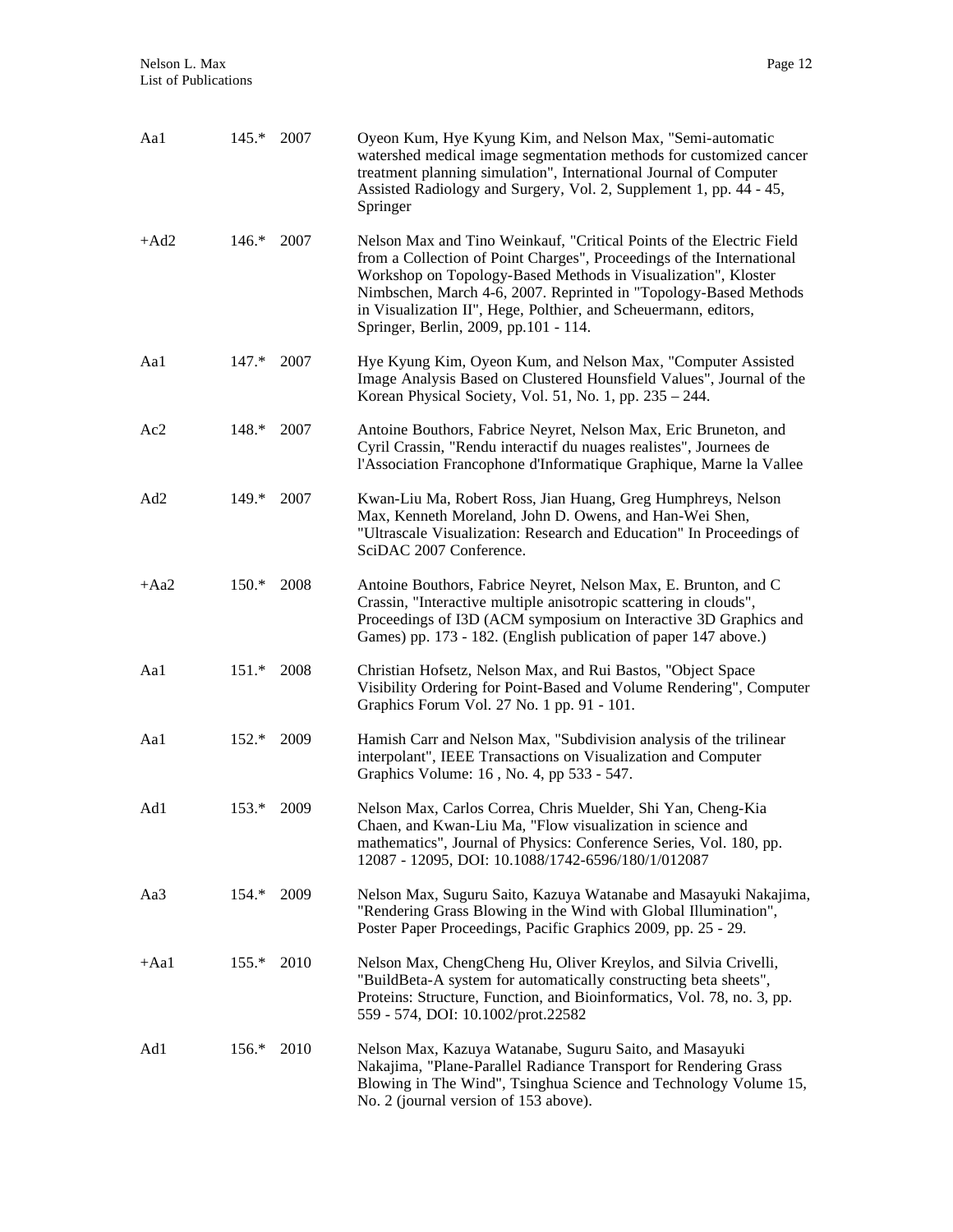| Ad1             | $157.*$<br>2010 | Nelson Max and Min Chen, "Local and Global Illumination in the<br>Volume Rendering Integral", in Hans Hagen (Ed.), "Scientific<br>Visualization: Advanced Concepts", Vol.1, ISBN 978-3-939897-19-4,<br>available at http://www.dagstuhl.de/en/publications/dagstuhl-follow-<br>$\mu$ ps/                      |
|-----------------|-----------------|---------------------------------------------------------------------------------------------------------------------------------------------------------------------------------------------------------------------------------------------------------------------------------------------------------------|
| Aa2             | $158.*$<br>2010 | Noriaki Shinoyama and Nelson Max, Fast Height-Field Rendering<br>under Image-Based Lighting", poster proceedings of Pacific Graphics<br>2010, available to the public online at IEEE Xplore.                                                                                                                  |
| Aa1             | 159.*<br>2010   | Shi Yan, Nelson Max, and Kwan Liu Ma, Polygonal Surface Advection<br>applied to Strange Attractors, Computer Graphics Forum, vol 29. no 7,<br>pp. 2281 - 2209, DOI: 10.1111/j.1467-8659.2010.01817.x                                                                                                          |
| Aa1             | $160.*$<br>2011 | Chang-kai Chen, Shi Yan, Hong-feng Yu, Nelson Max, and Kwan-liu<br>Ma, "An Illustrative Visualization Framework for 3D Vector Fields",<br>Computer Graphics Forum, vol. 30, No. 7                                                                                                                             |
| Aa1             | $161.*$<br>2011 | ChengCheng Hu, Patrice Koehl, and Nelson Max, PackHelix: a tool<br>for helix-sheet packing during protein structure prediction",<br>PROTEINS: Structure, Function, and Bioinformatics,<br>DOI: 10.1002/prot.23108                                                                                             |
| Aa2             | 162.* 2011      | Matthew Edmunds, Tony McLoughlin, Robert S. Laramee, Guoning<br>Chen, Nelson Max, and Eugene Zhang, "Automatic Stream Surface<br>Seeding", EUROGRAPHICS 2011 Short Papers, pages 53-56, April 11<br>-15, 2011, Llandudno, Wales, available at Eurographics Digital<br>Library.                                |
| Ac1             | $163.*$<br>2011 | Hyojin Kim, Mark Duchaineau, and Nelson Max, "GPU-based scalable<br>volumetric reconstruction for multi-view stereo", Proceedings,<br>International Conference in Image and Vision Computing, Aukland,<br>New Zealand, November 29 - December 1, 2011, pp. 477 - 482.                                         |
| Ad4             | $164.*$<br>2012 | Silvia Crivelli and Nelson Max, "Creating Supersecondary Structures<br>with BuildBeta", in "Protein Supersecondary Structure", edited by<br>Alexander Kister, in "Methods in Molecular Biology" series, Springer<br>publishing group. Methods Mol Biol. 2013;932:115-40. doi:<br>10.1007/978-1-62703-065-6_8. |
| Ab <sub>2</sub> | 165.* 2012      | Hyojin Kim, Quinn Hunter, Mark Duchaineau, Ken Joy, and Nelson<br>Max, "GPU-friendly Multi-View Stereo for Outdoor Planar Scene<br>Reconstruction", Proceedings of VISAPP 2012 (International<br>Conference on Computer Vision Theory and Applications), Rome,<br>Italy, 24 - 26 February, 2012.              |
| Aa1             | 166.2012        | Matthew Edmunds, Robert S. Laramee, Guoning Chen, Nelson Max,<br>Eugene Zhang, and Colin Ware, "Surface Based Flow Visualization",<br>Computers and Graphics, Volume 36, No. 8, pp. 974 – 990.                                                                                                                |
| Aa1             | 167.2012        | Hyojin Kim, Hong Xiao, and Nelson Max. "Piecewise Planar Scene<br>Reconstruction and Optimization for Multi-view Stereo". Asian<br>Conference on Computer Vision, revised selected papers, part IV,<br>Lecture Notes in ComputerScience Vol. 7727, Springer, pp. 191 - 204.                                   |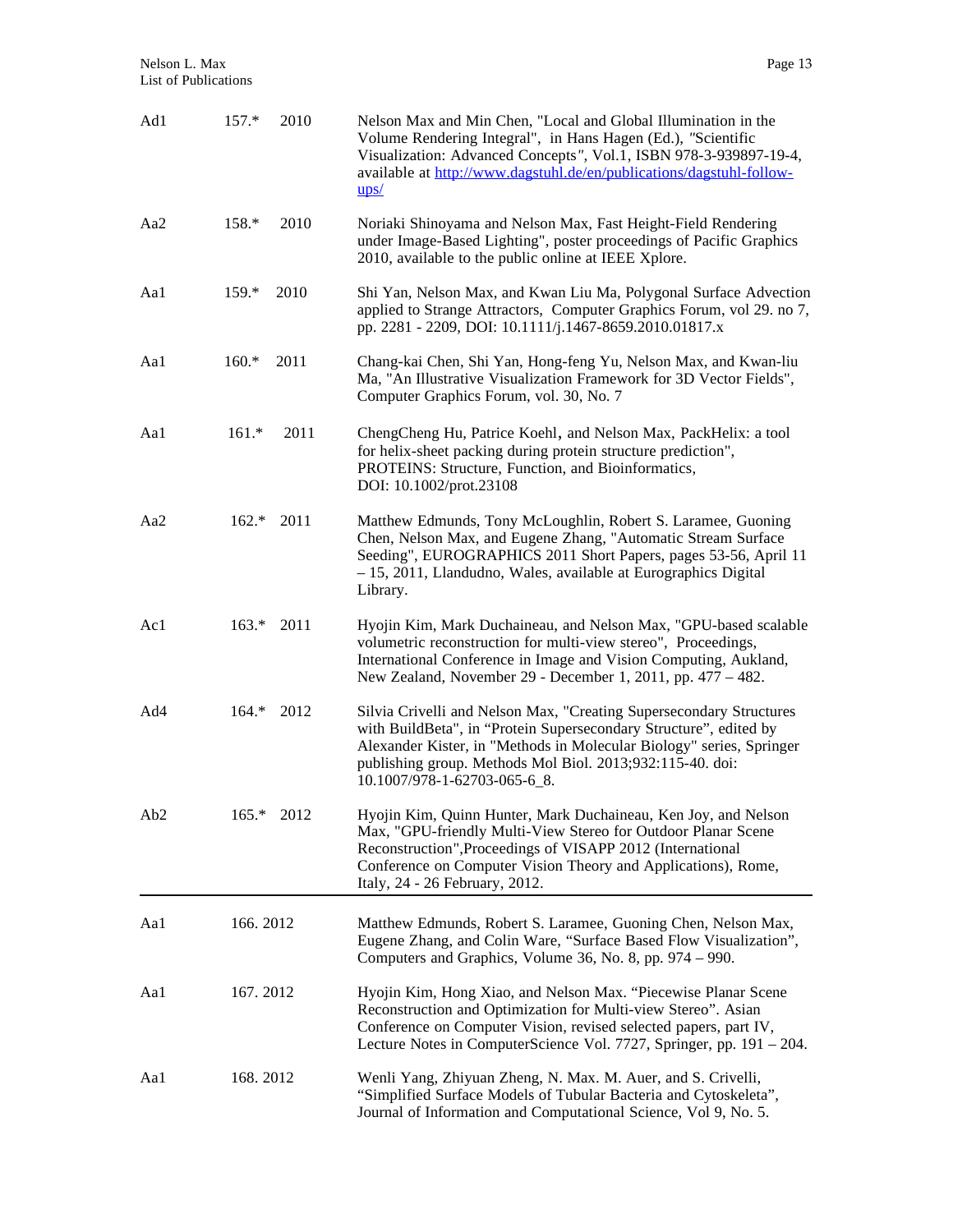| Aa1 | 169.2012 | Youquan Liu, Yanyun Chen, Wen Wu, Nelson Max, and Enhua Wu.<br>"Physically-based Object Withering Simulation", Computer Animation<br>and Virtual Worlds, Volume 23, Issue 3-4, May-August 2012, Pages:<br>395-406                                                                                                                    |
|-----|----------|--------------------------------------------------------------------------------------------------------------------------------------------------------------------------------------------------------------------------------------------------------------------------------------------------------------------------------------|
| Aa1 | 170.2012 | Matt Edmonds, Laramee, Guoning Chen, Eugene Zhang, and Nelson<br>Max "Advanced, Automatic Stream Surface Seeding and Filtering",<br>Theory and Practice of Computer Graphics 2012.                                                                                                                                                   |
| Aa2 | 171.2014 | Hyojin Kim, Carlos Correa and Nelson Max, "Automatic Registration<br>of LiDAR and Optical Imagery using Depth Map Stereo", ICCP 2014                                                                                                                                                                                                 |
| Aa2 | 172.2014 | M. S. Bishop, J. Ferrer, and N. Max, "Data Driven Assembly of<br>Procedurally Modeled Facilities", Eurographics 2104 short papers, pp.<br>$37 - 40.$                                                                                                                                                                                 |
| Aa2 | 173.2014 | Marina Doherty and Nelson Max, "Surface Reconstruction of Plant<br>Meristems", IEEE PacificVis 2014 poster paper.                                                                                                                                                                                                                    |
| Aa2 | 174.2014 | Wei-long Ding, Chen Hu, Fuli Wu, and Nelson Max. "Design and<br>Implementation of a Plant Morphology Modeling System Based on<br>Evolutionary Strategy", 2014 International Conference on Life System<br>Modeling and Simulation, Communications in Computer and<br>Information Science, Springer, Berlin, Volume 461, pp 178 - 187. |
| Aa2 | 175.2015 | Nelson Max and Hyojin Kim. "Optimization of Plane Fits to Image<br>Segments in Multi-View Stereo", IEEE Winter Conference on<br>Applications of Computer Vision, pp. 1130 - 1136.                                                                                                                                                    |
| Aa2 | 176.2015 | M. S. Bishop, and N. Max. "Industrial Facility Modeling using<br>Procedural Methods", Spanish Computer Graphics Conference (CEIG),<br>the Eurographics Association, DOI 10.2312/ceig.20151205.                                                                                                                                       |
| Aa1 | 177.2015 | Thuy Tuong Nguyen, David C. Slaughter, Nelson Max, Julin N.<br>Maloof and Neelima Sinha. "Structured Light-Based 3D<br>Reconstruction System for Plants", Sensors, Vol. 15, pp. 18587-18612,<br>doi:10.3390/s150818587.                                                                                                              |
| Aa1 | 178.2015 | Weilong Ding, Shuisheng Wu, Nelson Max, Fuli Wu, and Lifeng Xu.<br>"A Calculation Method of Plant Similarity Giving Consideration to<br>Different Plant Features", Journal of Theoretical Biology, Volume 387,<br>pp. $136 - 143$ .                                                                                                  |
| Aa1 | 179.2016 | Wei-long Ding, Li-feng Xu, Yang Wei, Fuli Wu, De-feng Zhu, Yu-<br>ping Zhang, Nelson Max. "Genetic Algorithm Based Approach to<br>Optimize Phenotypical Traits of Virtual Rice". Journal of Theoretical<br>Biology, Volume 403, pp. 59-67.                                                                                           |
| Aa1 | 180.2017 | Nelson Max, "Improved Accuracy when Building an Orthonormal<br>Basis", Journal of Computer Graphics Techniques (JCGT), vol. 6, no.<br>1, 9-16, 2017, Available online at http://jcgt.org/published/0006/01/02/                                                                                                                       |
| Aa1 | 181.2018 | Nelson Max, Tom Duff, Ben Mildenhall and Yajie Yan.<br>"Approximations for the Distribution of Microflake Normals", The<br>Visual Computer, Vol. 34, no. 3, pp. 443 - 457, doi:10.1007/s00371-<br>017-1352-2.                                                                                                                        |
| Aa1 | 182.2019 | Wei-longDing, Zang-xinWan, YanXu, Nelson Max. "A plant collision<br>detection method for virtual simulation of plant populations".                                                                                                                                                                                                   |